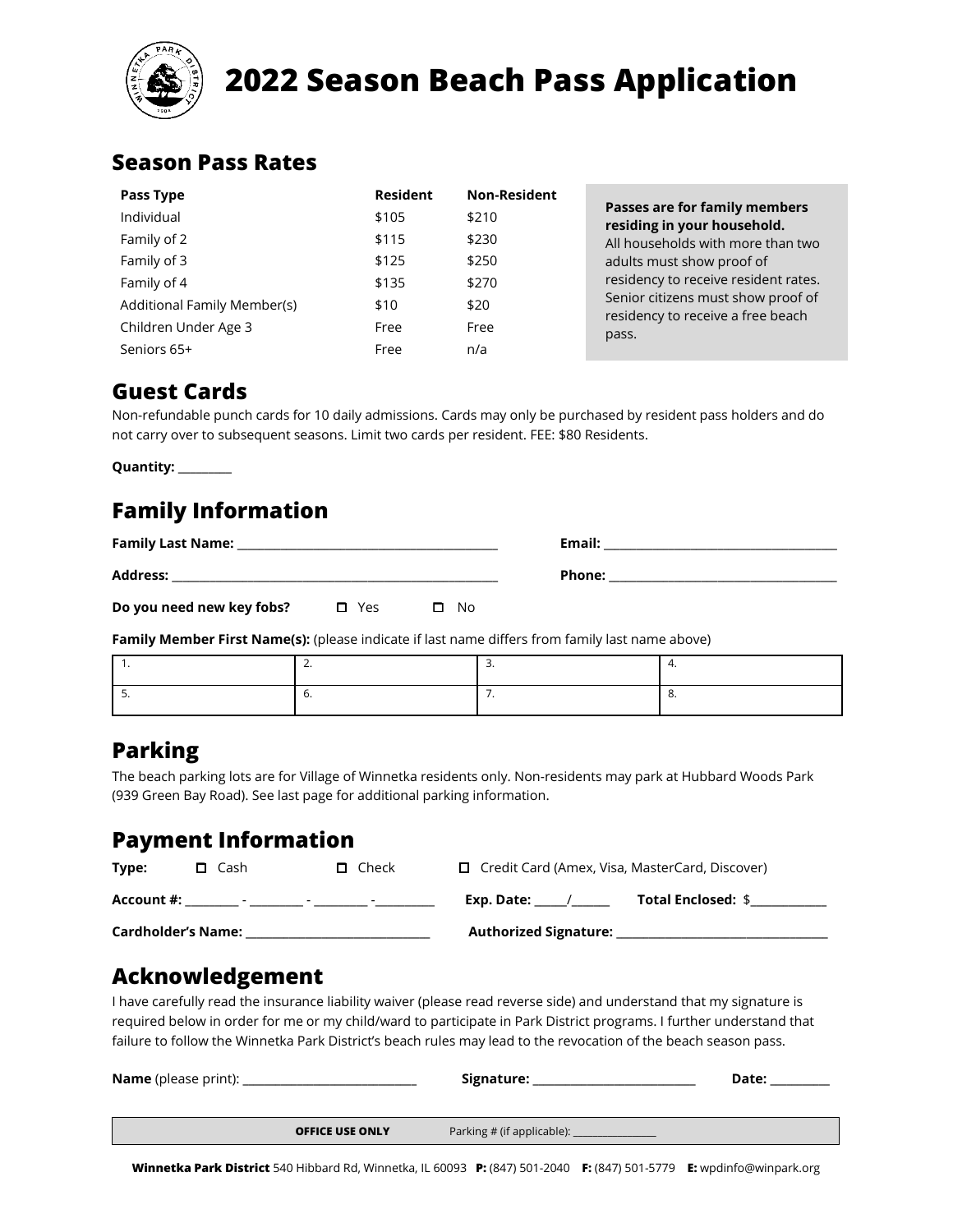

**Waiver & Release**

## **Waiver and Release of All Claims and Assumption of Risk**

Please read this waiver carefully and be aware that by continuing with this registration and participating in the identified programs/activities, you will be expressly assuming all risk and all legal liability, and waiving and releasing all claims for any disease (including but not limited to contracting or spreading COVID-19), injury, damages, or loss that you, and your minor child/ward, might sustain as a result of participating in the above referenced programs and activities (including transportation services/vehicle operation, when provided).

I recognize and acknowledge that there are certain risks of physical injury and disease to participants in these programs/activities, and I voluntarily agree to assume the full risk of any and all injuries, damages or losses, regardless of severity, my minor child/ward or I sustain as a result of said participation. I further agree to waive and relinquish all claims I or my minor child/ward, may have (or that might accrue to me or my child/ward) as a result of participating in these programs/activities against the Winnetka Park District, including its officials, agents, volunteers and employees (hereinafter collectively referred as Winnetka Park District). I do hereby fully release and forever discharge the Winnetka Park District from any and all claims for disease, injuries, damages, or losses my minor child/ward, or I may have or which may accrue to me, my minor child/ward, or any other individuals arising out of, connected with, or in any way associated with these programs/ activities. Further, I do hereby indemnify, defend, and hold the District harmless from and against any and all claims, causes, injuries, damages and losses by third parties against the District arising from or in any way related to my or my child's/ward's participation in the identified programs/activities described above. I have read and fully understand the above important information, warning of risk, assumption of risk and waiver and release of all claims. If registering online or via fax, my online facsimile signature shall substitute for and have the same legal effect as my signature on an original form.

### **Residency Policy**

Recreation program residency rates apply to everyone who lives within Park District boundaries and pays Winnetka Park District taxes. Non-residents pay an additional non-resident fee per program. Nonresidents fees are the second fee shown in program descriptions.

## **Photo/Video Policy**

Photos and video footage are periodically taken of participants in a class, during a special event or at the District's parks and facilities. Please be aware that, by signing this waiver and release you are authorizing the Park District to use these photos and video footage for District advertising and promotion without your further permission and without any compensation to you. All photos/video are property of the Park District. Please call the Communications Office at (847) 501-2076 for more information.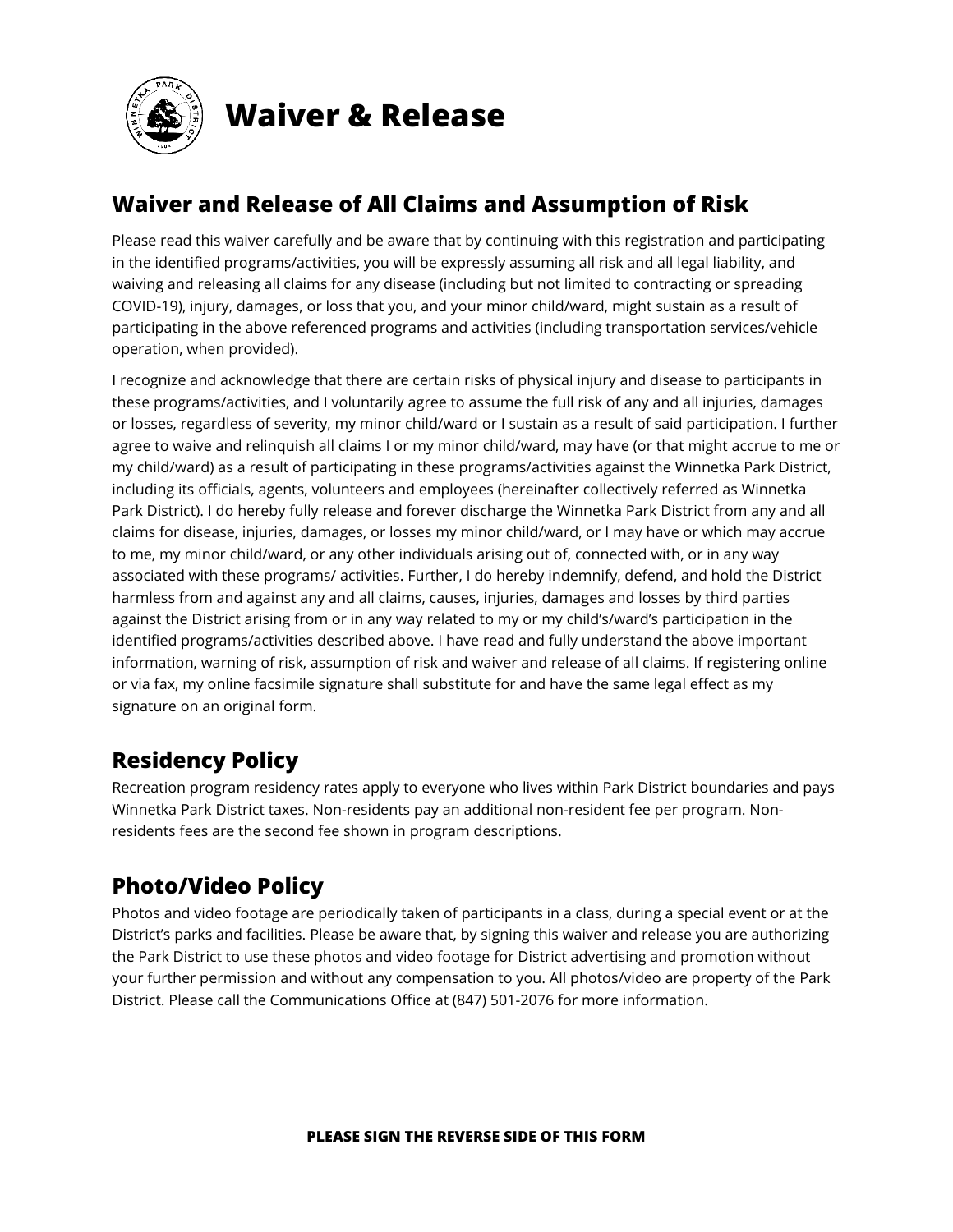

The following regulations will be implemented by the Winnetka Park District staff during hours of operations to insure that all beach users will be able to use Tower Road and Maple Street Beaches in harmony. At the time of purchase each season pass holder is asked to read the following regulations and sign a form (your registration form) that they are aware, understand and will follow all rules when they are at the beaches.

- 1. Hours of Operation are 9am to 7pm.
- 2. When lifeguards are not present, swimming is not allowed.
- 3. Swimming is allowed only in the supervised swimming areas as posted at each beach.
- 4. Parents and guardians are responsible for the supervision of children.
- 5. Children 9 and under must be accompanied by an adult.
- 6. Coast Guard approved life jackets are allowed when the child is within arm's reach of their parent. All other floatation devices are not allowed.
- 7. No scuba or snorkeling equipment is allowed.
- 8. Children who are not toilet trained must wear tight fitting plastic pants or swim diapers.
- 9. Beach facilities will be closed whenever water is considered unsafe by Health Department or lifeguards.
- 10. There is no roughhousing or horseplay allowed. Lifeguards will enforce this rule to ensure the safety of others.
- 11. No throwing rocks or sand in the swimming areas.
- 12. No jumping off piers.
- 13. No fires, including grills, are allowed on the beach.
- 14. Glass containers are not allowed on the beach.
- 15. No alcohol is allowed on the beach.
- 16. Smoking is prohibited at all Winnetka Park District facilities.
- 17. Dogs are only allowed at Centennial Dog Beach. Village Ordinance #504 will be enforced.
- 18. Winnetka Park District parking sticker or Village of Winnetka vehicle registration sticker must be present to park in the lower lot at Tower Road Beach.
- 19. Motorized vessels are only allowed at Lloyd Boat Launch.
- 20. Non-motorized vessels are only allowed at Lloyd Boat Launch.
- 21. The Village of Winnetka Police Department maintains a regular patrol of the beach and enforces all Park District ordinances.
- 22. All other state and local health codes apply.